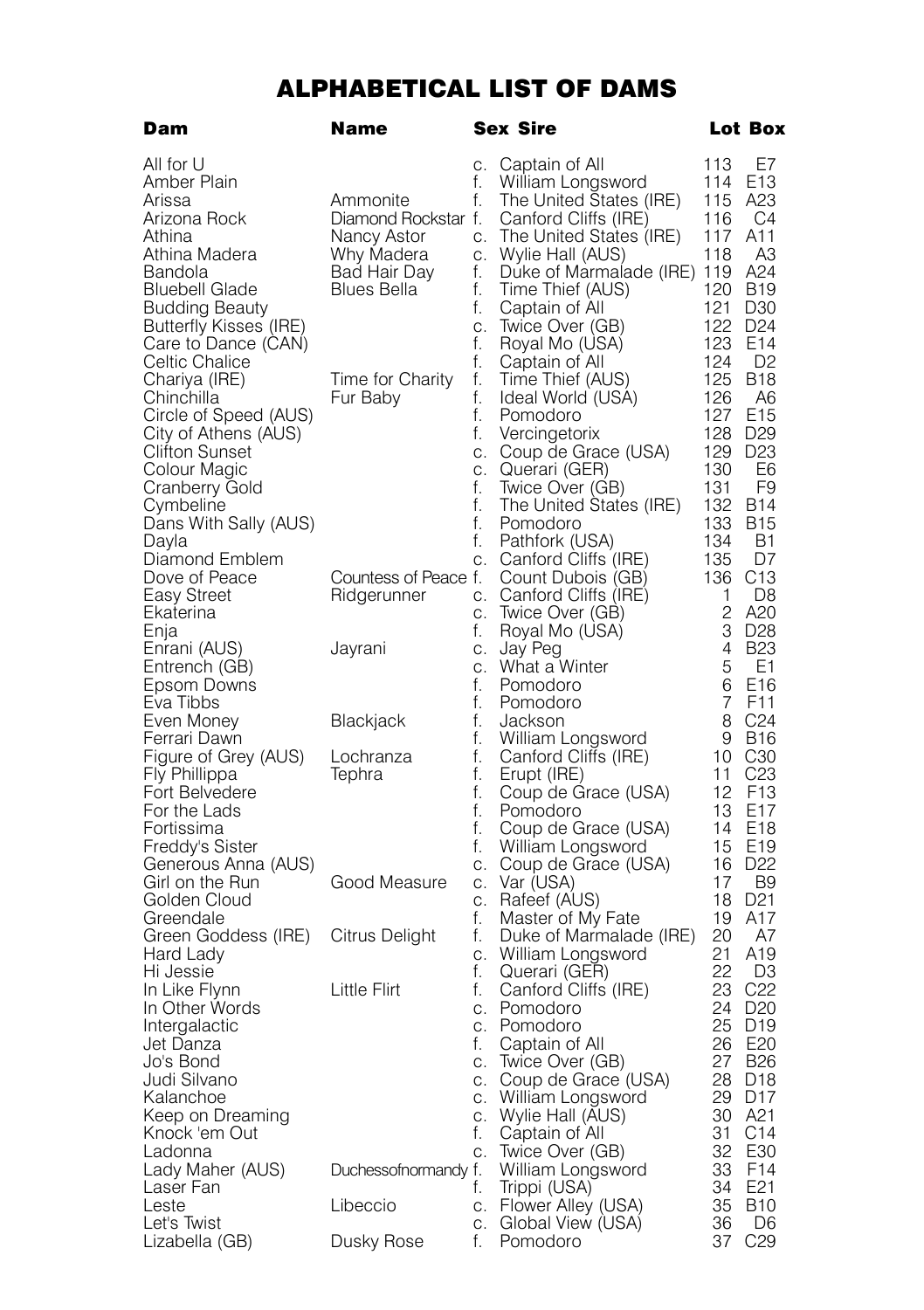| Dam                               | <b>Name</b>              |          | Sex Sire                                       |          | Lot Box               |
|-----------------------------------|--------------------------|----------|------------------------------------------------|----------|-----------------------|
| Loupe                             | Insightful               | С.       | Oratorio (IRE)                                 | 38       | A12                   |
| Love Galore                       |                          | f.       | Master of My Fate                              | 39       | D4                    |
| Lydia Lopokovo                    | Countess Lydia           | f.       | Count Dubois (GB)                              | 40       | C12                   |
| Maidstone                         | We're Jamming            | С.       | Duke of Marmalade (IRE)                        | 41       | D9                    |
| Malakeh (AUS)                     |                          | f.       | Captain of All                                 | 42       | C5                    |
| Marquesa Naranja (IRE)            |                          | f.       | Coup de Grace (USA)                            | 43       | E22                   |
| Mermaid Siren                     |                          | f.       | Coup de Grace (USA)                            | 44       | F <sub>15</sub>       |
| Millenium Reign                   |                          | C.       | Pomodoro                                       | 45       | E <sub>29</sub>       |
| Miss Einstein                     |                          | f.       | Master of My Fate                              | 46       | C6                    |
| Miss Madelein (ARG)               |                          | С.       | Twice Over (GB)                                | 47       | A16                   |
| Mon Ami Misty                     |                          | f.       | William Longsword                              | 48       | E8                    |
| Natural lan                       | Sun Blushed              | C.       | The United States (IRE)                        | 49       | A <sub>13</sub>       |
| Night on the Hill                 |                          | f.       | Pomodoro                                       | 50       | B13                   |
| Nocturne                          |                          | f.       | Twice Over (GB)                                | 51       | D <sub>27</sub>       |
| Northern Chorus                   | Dream by the Fire f.     |          | What a Winter                                  | 52       | A9<br>B22             |
| Nunavik<br>Off the Mark           | Incredible India         | С.<br>C. | Pathfork (USA)                                 | 53       | 54 D16                |
| Ooh la Var                        |                          | f.       | Twice Over (GB)                                |          | 55 B12                |
|                                   |                          | f.       | Master of My Fate<br>Pomodoro                  | 56       | <b>B30</b>            |
| Party Magic<br>Path to Travel     | Have a Party<br>Longpath | С.       | William Longsword                              | 57       | A4                    |
| Pearly Moon                       | Thief and the Moon f.    |          | Time Thief (AUS)                               |          | 58 C11                |
| Pepper Belle                      | Despina                  | f.       | Pathfork (USA)                                 |          | 59 B <sub>29</sub>    |
| Perfidia                          |                          | f.       | Wylie Hall (AUS)                               |          | 60 C <sub>28</sub>    |
| Perija (GER)                      | Primula                  | f.       | Querari (GER)                                  | 61       | A25                   |
| Perini                            | Countess Perini          | С.       | Count Dubois (GB)                              | 62       | B21                   |
| Picadilly Miss                    | Circus Lights            | C.       | Duke of Marmalade (IRE)                        |          | 63 D10                |
| Pin Number                        |                          | f.       | Flower Alley (USA)                             | 64       | C27                   |
| Polly Wolly Doodle                |                          | f.       | Captain of All                                 | 65       | E9                    |
| Powertrip                         |                          | f.       | Captain of All                                 |          | 66 C15                |
| Prima Donna                       |                          | C.       | Pomodoro                                       | 67       | A18                   |
| <b>Princess Chloe</b>             |                          | С.       | Duke of Marmalade (IRE)                        |          | 68 A29                |
| Pure Spice                        | Garam Masala             | C.       | Flower Alley (USA)                             | 69       | A14                   |
| Purple Orchid (GB)                | Purple Flower            | f.       | Time Thief (AUS)                               | 70       | C <sub>10</sub>       |
| Quena                             | Quatermain               | С.       | Erupt (IRE)                                    | 71<br>72 | B7<br>C <sub>21</sub> |
| Red Kaschka                       | Hummingbird              | f.<br>f. | Rafeef (AUS)<br>Pomodoro                       | 73       | B2                    |
| Rehanaat (USA)<br>Reserved Emblem |                          | C.       | Royal Mo (USA)                                 | 74       | E <sub>28</sub>       |
| Road Tax                          | Count Your Chances f.    |          | Count Dubois (GB)                              | 75       | <b>B28</b>            |
| Rodeo Sioux                       |                          | f.       | Twice Over (GB)                                | 76       | F4                    |
| Rubybay                           |                          | C.       | Count Dubois (GB)                              | 77       | E27                   |
| Russet Savannah                   | <b>Bushveld</b>          | f.       | Gimmethegreenlight (AUS) 78                    |          | C <sub>20</sub>       |
| Saint Sophia                      |                          | С.       | Iwice Over (GB)                                | 79       | A28                   |
| Sassy Sal (AUS)                   | Speak Easy               | C.       | Rafeef (AUS)                                   | 80       | D <sub>11</sub>       |
| Seattle Surprise                  |                          | f.       | Pomodoro                                       | 81       | E <sub>23</sub>       |
| Seeking                           | Sentient                 | С.       | Quasillo (GER)                                 | 82       | B8                    |
| Selfie                            | American Hashtag c.      |          | The United States (IRE)                        | 83       | B <sub>5</sub>        |
| Selkie                            |                          | f.       | Futura                                         | 84       | C7                    |
| Seventh Virtue                    |                          | f.       | William Longsword                              | 85       | E <sub>11</sub><br>F6 |
| Sidera (AUS)                      | Chasin                   | f.       | William Longsword                              | 86<br>87 | B6                    |
| Silver Class<br>Silver Holly      |                          | C.<br>С. | Duke of Marmalade (IRE)<br>Coup de Grace (USA) | 88       | E2                    |
| Silverthorne                      | Silver Clock             | f.       | Time Thief (AUS)                               | 89       | C9                    |
| <b>Slightly Blonde</b>            | Barmaid                  | f.       | Jackson                                        | 90       | C <sub>1</sub>        |
| Social Climber                    | Mothership               | f.       | Erupt (IRE)                                    | 91       | F3                    |
| Span Die Seile                    |                          | f.       | Pomodoro                                       | 92       | D <sub>25</sub>       |
| State Coach                       |                          | С.       | Jackson                                        | 93       | Α2                    |
| Submergence                       |                          | f.       | Pathfork (USA)                                 | 94       | B3                    |
| Super Guppy                       |                          | f.       | Pomodoro                                       | 95       | E <sub>12</sub>       |
| Sweetie Pie                       | Cuddle Up                | С.       | What a Winter                                  | 96       | A15                   |
| Swift Sarah                       |                          | C.       | Pomodoro                                       | 97       | E <sub>3</sub>        |
| Tandana (AUS)                     |                          | f.       | Pomodoro                                       | 98       | F7                    |
| Tempest                           | Captain Royal            | С.       | Royal Mo (USA)                                 | 99       | B25                   |
| Temple Goddess (USA) Unalome      |                          | С.       | Canford Cliffs (IRE)                           | 100      | D <sub>12</sub>       |
| Tricia's Spur (AUS)               |                          | С.       | Coup de Grace (USA)                            | 101      | E26                   |